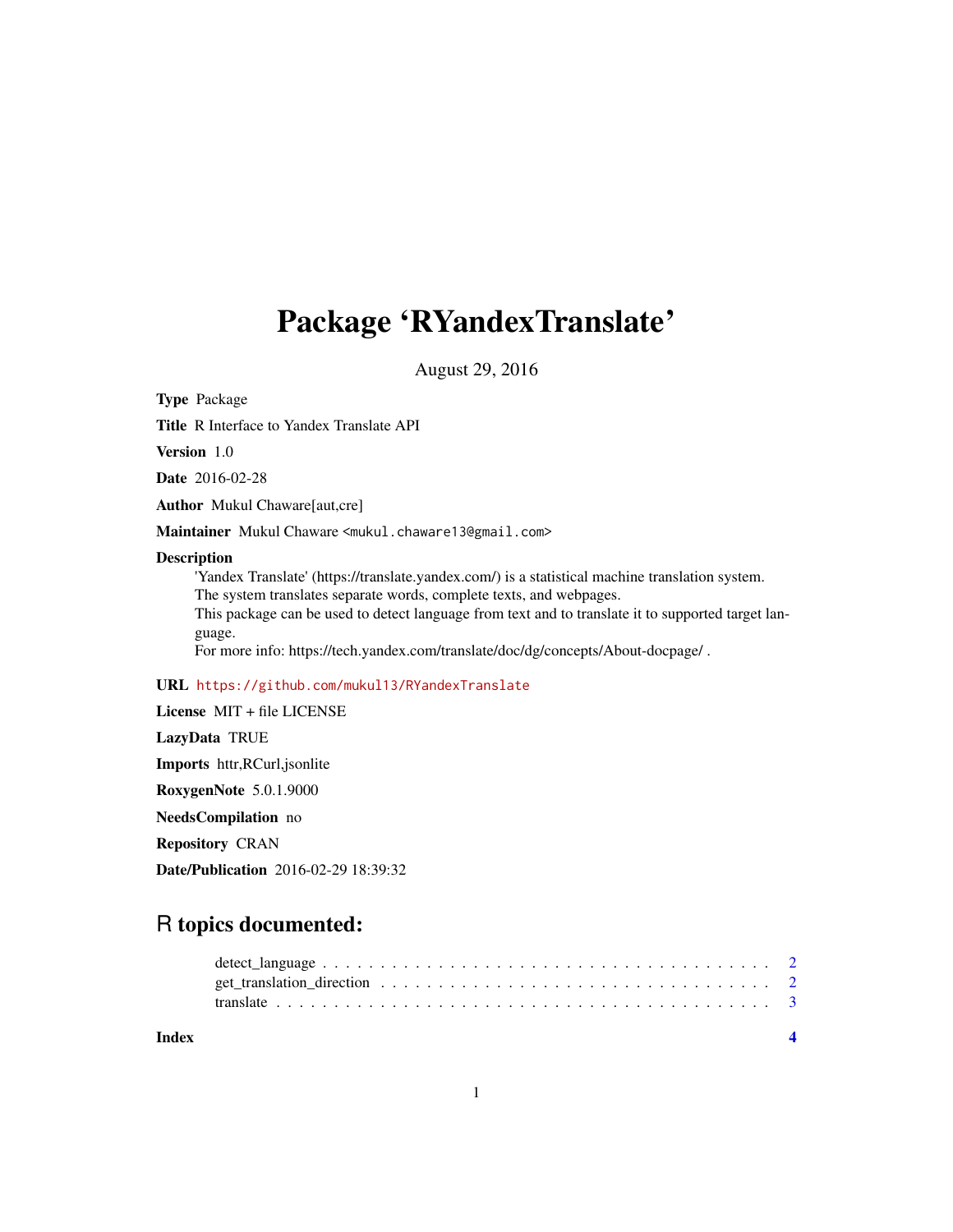<span id="page-1-0"></span>

#### Description

Detects the language of the specified text.

# Usage

```
detect_language(api_key, text = "")
```
#### Arguments

| api_key | yandex API key                      |
|---------|-------------------------------------|
| text    | The text to detect the language for |

#### Value

data frame giving detected language

#### Examples

```
## Not run:
data=detect_language(api_key,text="how are you?")
```
## End(Not run)

get\_translation\_direction *Gets a list of translation directions supported by the service*

#### Description

Gets a list of translation directions supported by the service

#### Usage

```
get_translation_direction(api_key, lang = "")
```
## Arguments

| api_kev | vandex API key                                                               |
|---------|------------------------------------------------------------------------------|
| lang    | If set, the response contains explanations of language codes. Language names |
|         | are output in the language corresponding to the code in this parameter.      |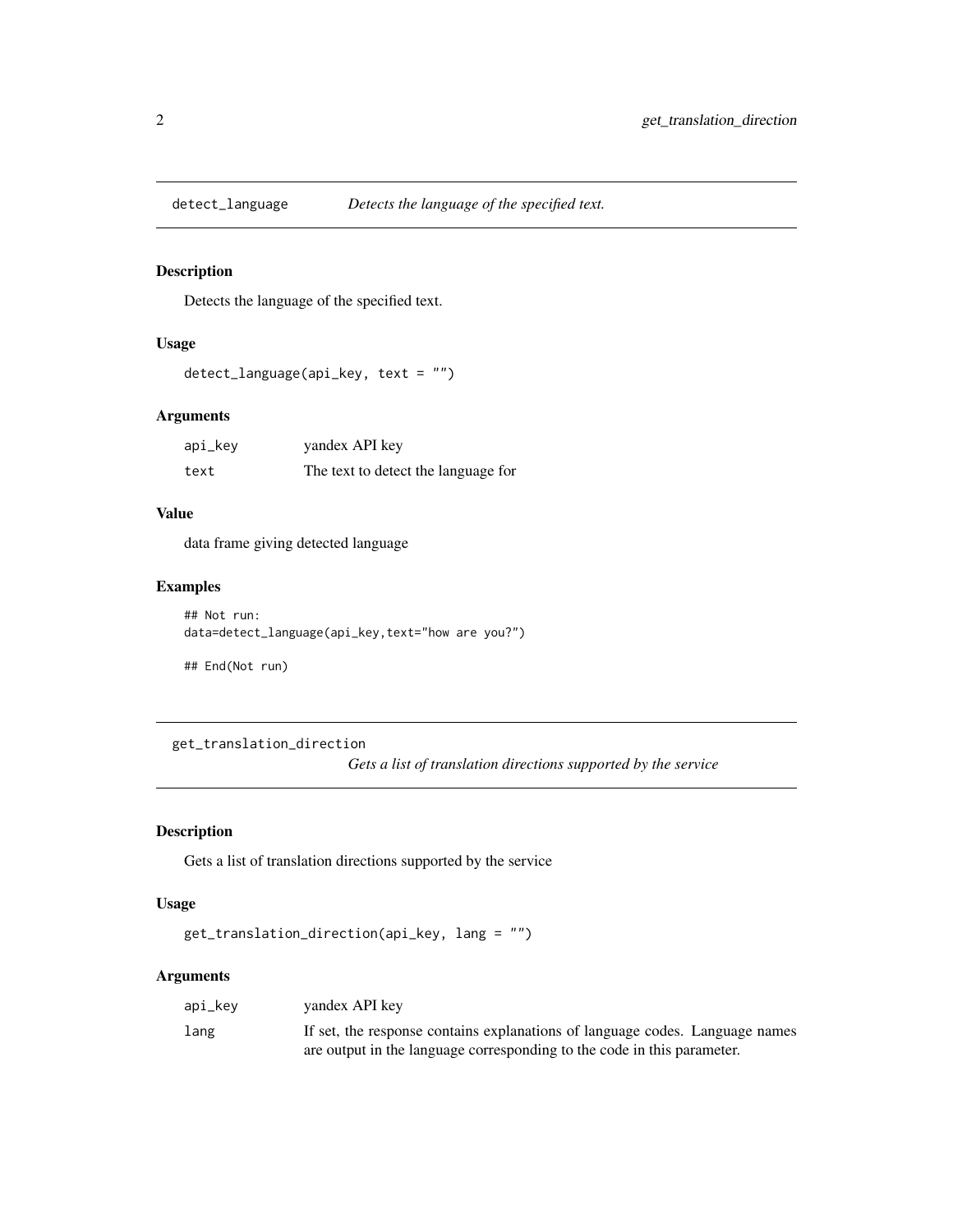#### <span id="page-2-0"></span>translate 3

## Value

data frame giving supported translation direction

#### Examples

```
## Not run:
data=get_translation_direction(api_key)
```
## End(Not run)

translate *Translates text to the specified language*

#### Description

Translates text to the specified language

## Usage

```
translate(api_key, text = ", lang = ")
```
# Arguments

| api_key | vandex API key                                                                                                                                                                                                                                                                                                                                        |
|---------|-------------------------------------------------------------------------------------------------------------------------------------------------------------------------------------------------------------------------------------------------------------------------------------------------------------------------------------------------------|
| text    | The text to translate. The maximum size of the text being passed is 10000 char-<br>acters.                                                                                                                                                                                                                                                            |
| lang    | The translation direction. You can use any of the following ways to set it: As<br>a pair of language codes separated by a hyphen ("from"-"to"). For example,<br>en-ru indicates translating from English to Russian. As the final language code<br>(for example, ru). In this case, the service tries to detect the source language<br>automatically. |

#### Value

data frame giving translated text

#### Examples

```
## Not run:
data=translate(api_key,text="how are you?",lang="hi")
```
## End(Not run)